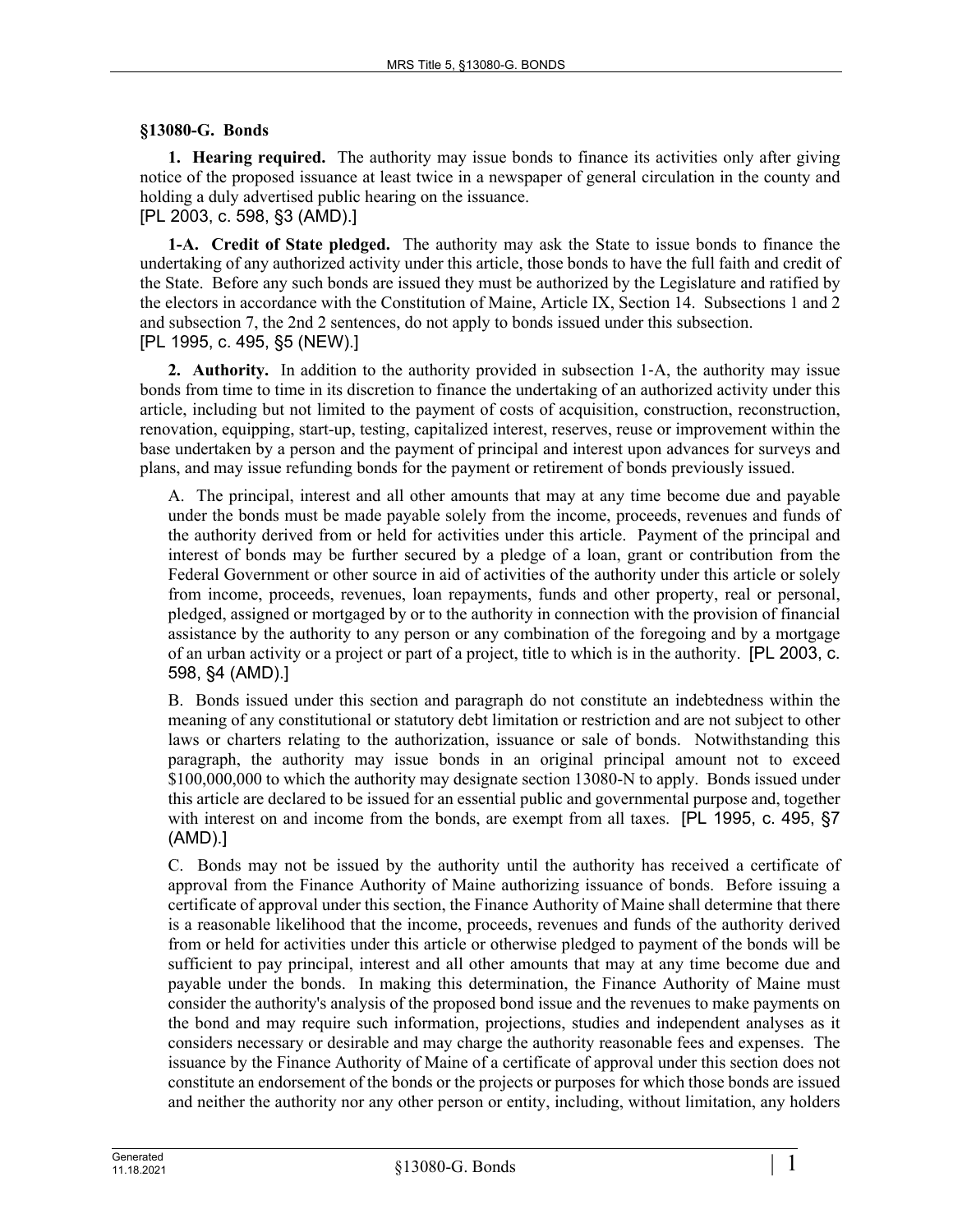of bonds of the authority, have any cause of action against the Finance Authority of Maine with respect to any such certificate of approval. The Finance Authority of Maine may require that it be indemnified, defended and held harmless by the authority for any liability or cause of action arising out of or with respect to the bonds. [PL 2003, c. 598, §4 (AMD).]

D. Bonds may be issued by the authority only to finance projects that are substantially located within Aroostook County. [PL 2003, c. 598, §4 (NEW).]

[PL 2003, c. 598, §4 (AMD).]

**3. General characteristics.** Bonds authorized under this section may be issued in one or more series. The resolution, trust indenture or mortgage under which the bonds are issued may include the following:

A. The date or dates borne by the bonds; [PL 1993, c. 474, §1 (NEW).]

B. Whether the bonds are payable upon demand or mature at a certain time or times; [PL 1993, c. 474, §1 (NEW).]

C. The interest rate or rates of the bonds; [PL 1993, c. 474, §1 (NEW).]

D. The denomination or denominations of the bonds; [PL 1993, c. 474, §1 (NEW).]

E. The form of the bonds, whether coupon or registered; [PL 1993, c. 474, §1 (NEW).]

F. The conversion or registration privileges carried by the bonds; [PL 1993, c. 474, §1 (NEW).]

G. The rank or priority of the bonds; [PL 1993, c. 474, §1 (NEW).]

H. The manner of execution of the bonds; [PL 1993, c. 474, §1 (NEW).]

I. The medium and place or places of payment; [PL 1993, c. 474, §1 (NEW).]

J. The terms of redemption of the bonds, with or without premium; [PL 1993, c. 474, §1 (NEW).]

K. The manner secured; and [PL 1993, c. 474, §1 (NEW).]

L. Any other characteristics of the bonds. [PL 1993, c. 474, §1 (NEW).]

[PL 1993, c. 474, §1 (NEW).]

**4. Price sold.** The bonds may be:

A. Sold to any person on such terms as the authority may negotiate; [PL 2003, c. 598, §5 (AMD).]

B. Exchanged for other bonds on the basis of par; or [PL 1993, c. 474, §1 (NEW).]

C. Sold to the Federal Government at private sale at not less than par. If less than all of the authorized principal amount of the bonds is sold to the Federal Government, the balance may be sold at private sale at not less than par at an interest cost to the municipality that does not exceed the interest cost to the municipality of the portion of the bonds sold to the Federal Government. [PL 1993, c. 474, §1 (NEW).]

[PL 2003, c. 598, §5 (AMD).]

**5. Signatures of outgoing officers; negotiability.** If an official of the authority whose signature appears on a bond or coupon issued under this article ceases to be an official before the bond is delivered, the signature is nevertheless valid for all purposes, as if the official had remained in office until the delivery. Notwithstanding contrary provisions of law, bonds issued under this article are fully negotiable.

[PL 1993, c. 474, §1 (NEW).]

**6. Bond recitation; conclusive presumptions.** In actions or proceedings involving the validity or enforceability of a bond issued under this article or the security for that bond, a bond reciting in substance that it has been issued by the authority in connection with an activity is conclusively deemed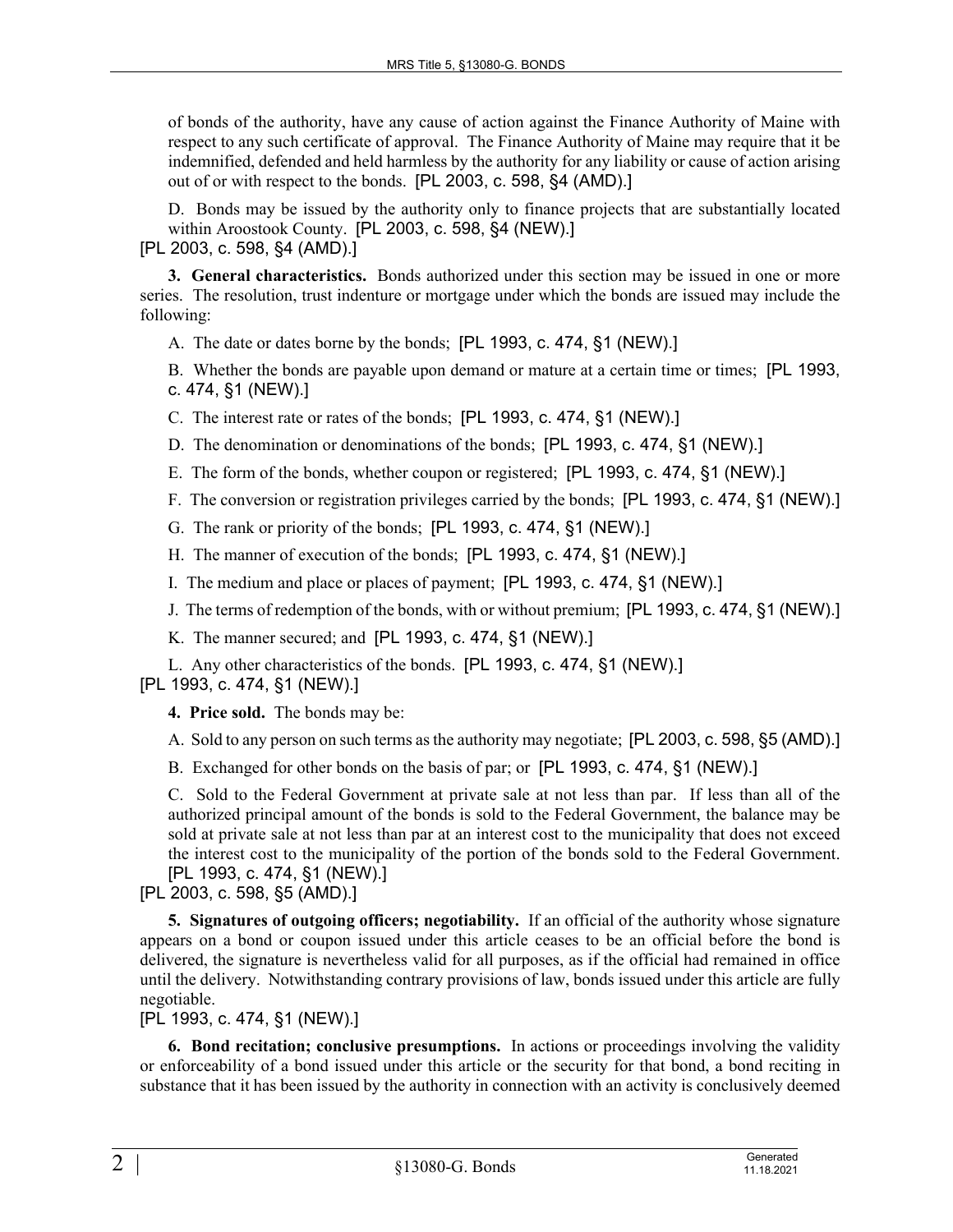to have been issued for that purpose and the activity is conclusively deemed to have been planned, located and carried out in accordance with this article.

[PL 1993, c. 474, §1 (NEW).]

**7. No personal liability; not debt of State or municipality.** Neither the trustees of the authority nor the person executing the bonds is liable personally on the bonds by reason of the issuance of the bonds. The bonds and other obligations of the authority must have stated on their face that they are not a debt of the State and that the State is not liable on the bonds. The bonds or obligations may not be payable out of funds or properties other than those of the authority acquired for the purposes of this article or otherwise pledged therefor.

## [PL 2003, c. 598, §6 (AMD).]

**8. Bonds as legal investments.** Public officers, municipal corporations, political subdivisions and public bodies; banks, trust companies, bankers, savings banks and institutions, building and loan associations, savings and loan associations, investment companies and other persons carrying on a banking business; insurance companies, insurance associations and other persons carrying on an insurance business; and executors, administrators, curators, trustees and other fiduciaries may legally invest sinking funds, money or other funds belonging to them or within their control in bonds or other obligations issued by the authority under this article. These bonds or other obligations are authorized security for all public deposits. It is the purpose of this section to authorize persons, political subdivisions and officers, public or private, to use funds owned or controlled by them for the purchase of these bonds or other obligations. This section does not relieve a person of any duty or of exercising reasonable care in selecting securities.

[PL 1993, c. 474, §1 (NEW).]

## **9. Investment of funds; redemption of bonds.** The authority may:

A. Invest, in property or securities in which savings banks may legally invest funds subject to their control, funds held in reserves, sinking funds or funds not required for immediate disbursement; [PL 2003, c. 598, §6 (AMD).]

B. Cancel its bonds by redeeming them at the redemption price established in the bonds or by purchasing them at less than redemption price; and [PL 2003, c. 598, §6 (AMD).]

C. Invest funds in accordance with Title 30‑A, chapter 223, subchapter 3‑A. [PL 2003, c. 598, §6 (NEW).]

[PL 2003, c. 598, §6 (AMD).]

**10. Issue of bonds.** With respect to all or any portion of any issue of any bonds or any series of bonds that the authority may issue in accordance with this article, the authority may convenant and consent that the interest on the bonds is includable, under the United States Internal Revenue Code of 1986 or any subsequent corresponding internal revenue law of the United States, in the gross income of the holders of the bonds to the same extent and in the same manner that the interest on the bills, bonds, notes or other obligations of the United States is includable in the gross income of the holders under the United States Internal Revenue Code of 1986 or any subsequent law. [PL 2003, c. 598, §7 (NEW).]

**11. Pledge of security interests.** Any pledge or assignment of revenue or collateral or other security interests under this article is valid and binding and perfected from the time when the pledge is made. All the revenues or collateral pledged by the authority is subject immediately to the lien of the pledge or assignment without any physical delivery or further action under the Uniform Commercial Code or otherwise. The lien of any pledge or assignment and perfection is valid and binding against all parties having claims of any kind in tort, contract or otherwise against the authority, whether the parties have notice of the pledge or assignment.

[PL 2003, c. 598, §7 (NEW).]